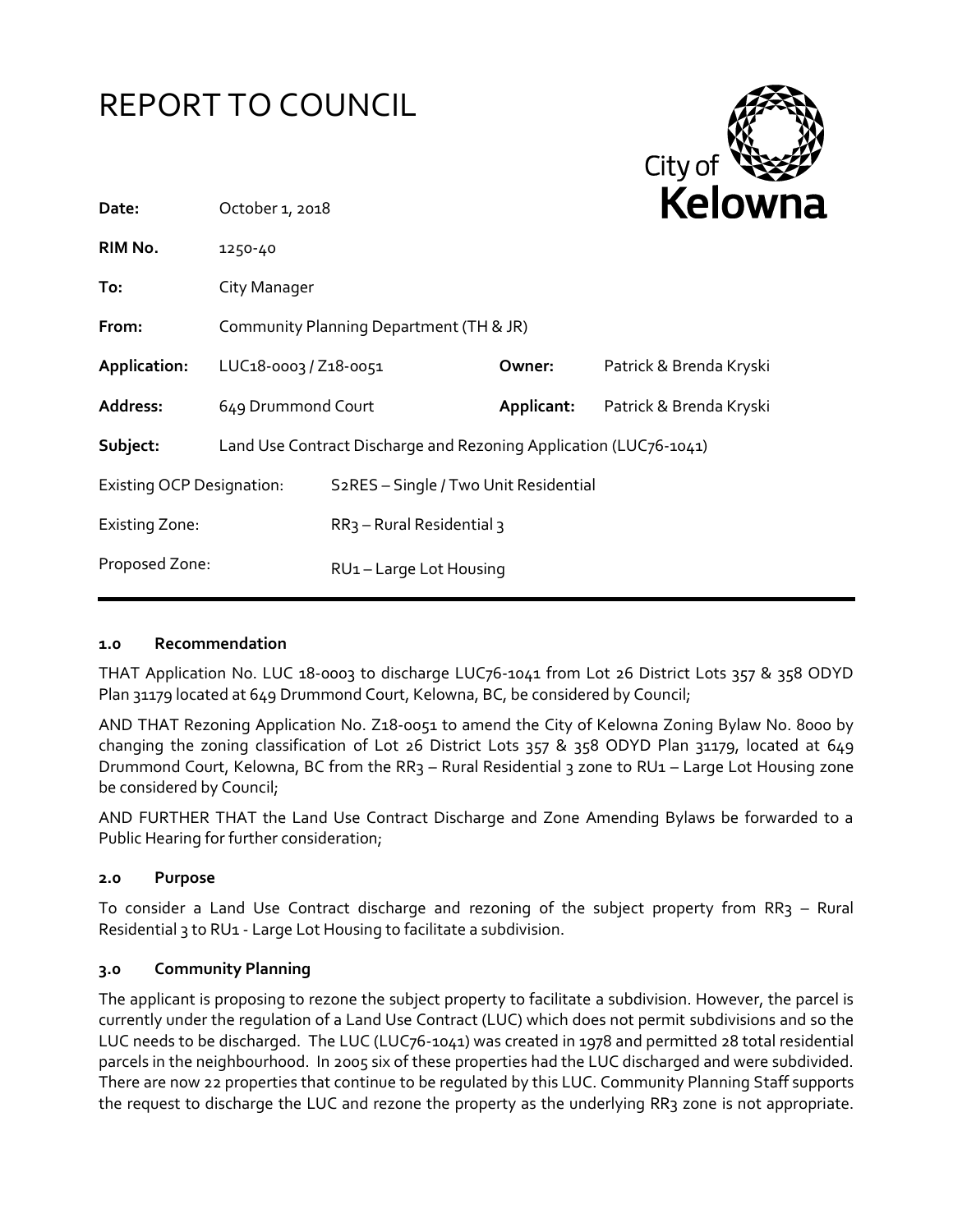Rezoning will provide the property with an appropriate zone and will facilitate a subdivision. The LUC will be discharged in accordance with Council Policy No. 282 (Strategy for Elimination of Remaining Land Use Contracts).

In conformance with Council Policy No. 282, Staff will bring a bylaw terminating the Land Use Contract from the remainder 22 parcels within the Upper Mission Area of Kelowna. This is a separate process from the discharge of an LUC, as termination eliminates the LUC one year after Council adoption (whereas a discharge is immediate).

# **4.0 Proposal**

# 4.1 Background

The Province first experimented with contract zoning in 1971. The Land Use Contract was a tool that entered into use in the 1970's before it was eliminated on November 15<sup>th</sup> 1978. The purpose of the tool was to allow local governments to arrive at agreements with specific developers to grant development rights over and above what was allowed under current zoning. This was typically done in exchange for commitments by developers to help finance the infrastructure costs of development.

However, issues have arisen, specifically with the continued application of land use contracts as they supersede any subsequent bylaw dealing with land use and development including: Zoning Bylaws, Development Cost Charge Bylaws, and Development Permits. From 1978 to 2014, municipalities or the owners of the land could not unilaterally discharge, cancel, or modify the land use contract without the other party's consent. The Local Government Act was amended in 2014 stating all land use contracts in the province need to be terminated as of June  $30<sup>th</sup>$  2024. This provides property owners with ten years to complete any development authorized by their land use contract unless the LUC is terminated prior to that date. By June 20<sup>th</sup> 2022, local governments must have appropriate zoning regulations in place to replace land use contracts upon their termination. However, due to this requirement of the Local Government Act, staff are recommending whenever a property owner applies to change land uses within an LUC, that staff initiate the process to eliminate the whole LUC. This approach will help alleviate the future work load of eliminating and rezoning all LUC's at one time.

In addition, local governments must provide notice to each owner that the termination of land use contract is occurring 1 year after adoption and must provide notice of what the new zoning regulations are that apply to the land.

# 4.2 Project Description

The applicant is proposing to rezone the subject property to  $RU_1$  – Large Lot Housing to facilitate a subdivision of the property. The existing LUC needs to be discharged prior to supporting the rezoning and subdivision.

# 4.3 Site Context

The subject property has a total area of 2023  $m^2$  and is located on Drummond Court. The property and the surrounding area is designated S2RES – Single / Two Unit Residential in the Official Community Plan. The LUC applies to 22 parcels which front onto Drummond Court and Barnaby Road.

Adjacent land uses are as follows:

| <b>Orientation</b> | Zoning                                    | Land Use                       |
|--------------------|-------------------------------------------|--------------------------------|
| North              | LUC 76-1041<br>$RR3 - Rural Residential3$ | <b>Residential Subdivision</b> |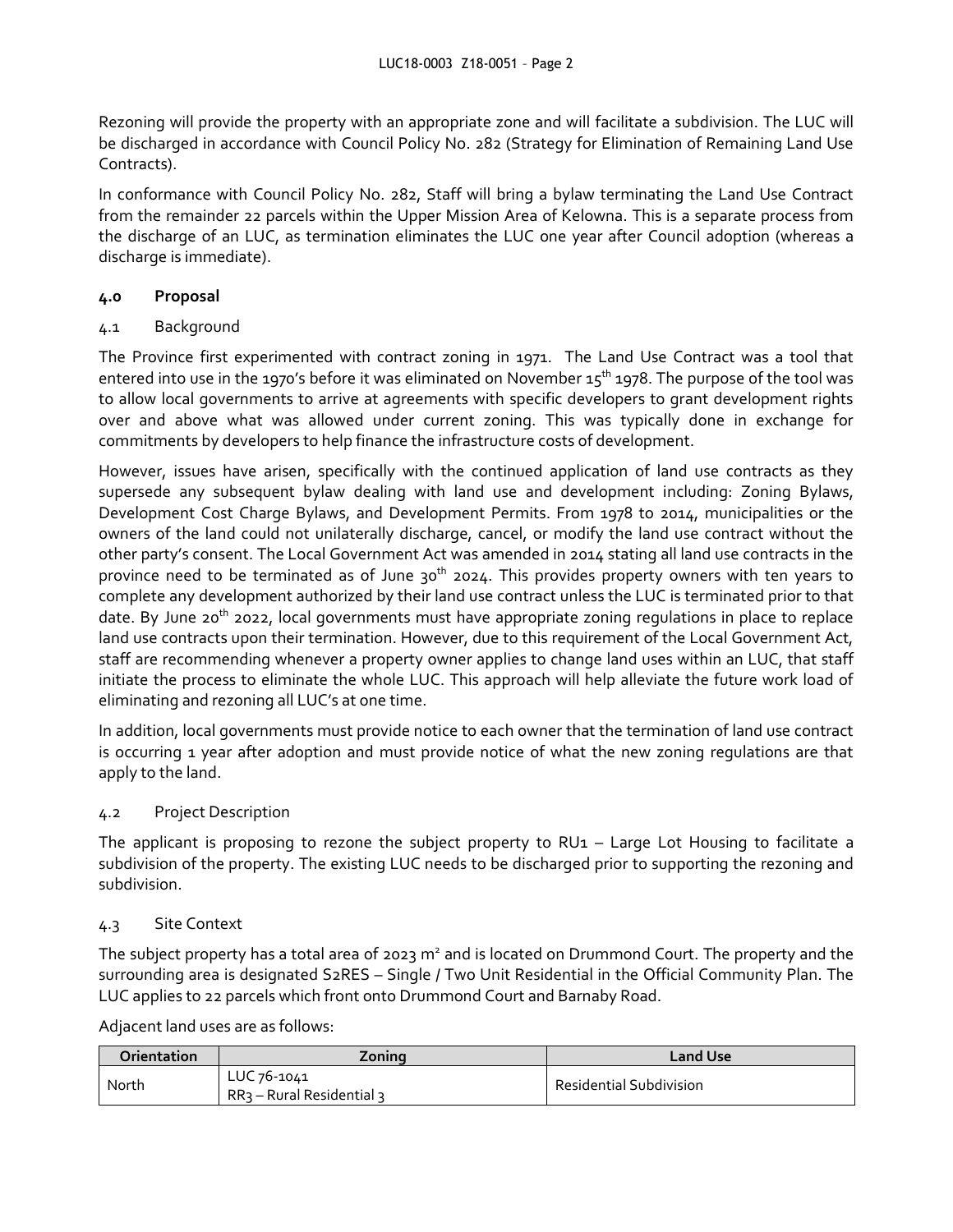| East  | LUC 76-1041<br>$RR3 - Rural Residential3$ | <b>Residential Subdivision</b> |
|-------|-------------------------------------------|--------------------------------|
| South | LUC 76-1041<br>RU2 - Medium Lot Housing   | <b>Residential Subdivision</b> |
| West  | LUC 76-1041<br>RU1-Large Lot Housing      | <b>Residential Subdivision</b> |

# **LUC Area Map:** Drummond Ct / Barnaby Rd

# **Subject Property Map:** 649 Drummond Court

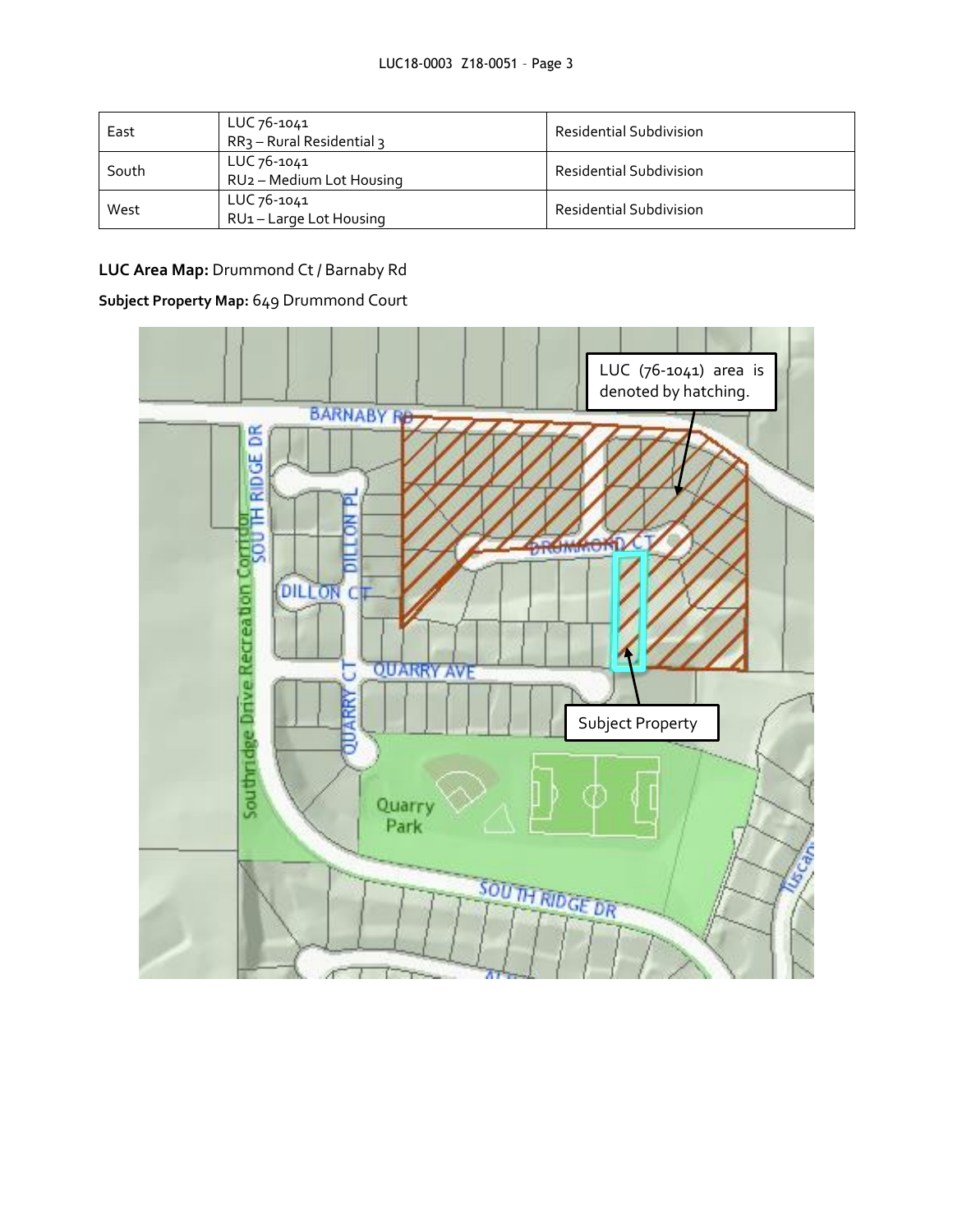### **5.0 Current Development Policies**

5.1 Kelowna Official Community Plan (OCP)

## **Development Process**

**Compact Urban Form.**<sup>1</sup> Develop a compact urban form that maximizes the use of existing infrastructure and contributes to energy efficient settlement patterns. This will be done by increasing densities (approximately 75 - 100 people and/or jobs located within a 400 metre walking distance of transit stops is required to support the level of transit service) through development, conversion, and re-development within Urban Centres (see Map 5.3) in particular and existing areas as per the provisions of the Generalized Future Land Use Map 4.1.

## 5.2 Council Policy No. 282 – Strategy for Elimination of Remaining Land Use Contracts

**Council Policy No. 282.<sup>2</sup>**Includes the following statement:

That the City of Kelowna initiate proceedings to discharge the contacts subject to consultation with affected owners of the land and subject to prior approval by council with regard to affected contracts;

## **6.0 Technical Comments**

- 6.1 Building & Permitting Department
	- No comment
- 6.2 Development Engineering Department
	- See Schedule A
- 6.3 Fire Department
	- No objections to zoning

### **7.0 Application Chronology**

Date of Application Received: April 17, 2018 Date Public Consultation Completed: May 18, 2018

| Prepared by:                   | Jenna Ratzlaff, Planner Tracey Hillis, Planner    |
|--------------------------------|---------------------------------------------------|
| <b>Reviewed by:</b>            | Terry Barton, Urban Planning Manager              |
| <b>Approved for Inclusion:</b> | Ryan Smith, Community Planning Department Manager |

### **Attachments:**

-

Schedule 'A': Development Engineering Memo

<sup>&</sup>lt;sup>1</sup> City of Kelowna Official Community Plan, Policy 5.2.3 (Development Process Chapter).

<sup>&</sup>lt;sup>2</sup> City of Kelowna Council Policy 282 Strategy for Elimination of Remaining Land Use Contracts.